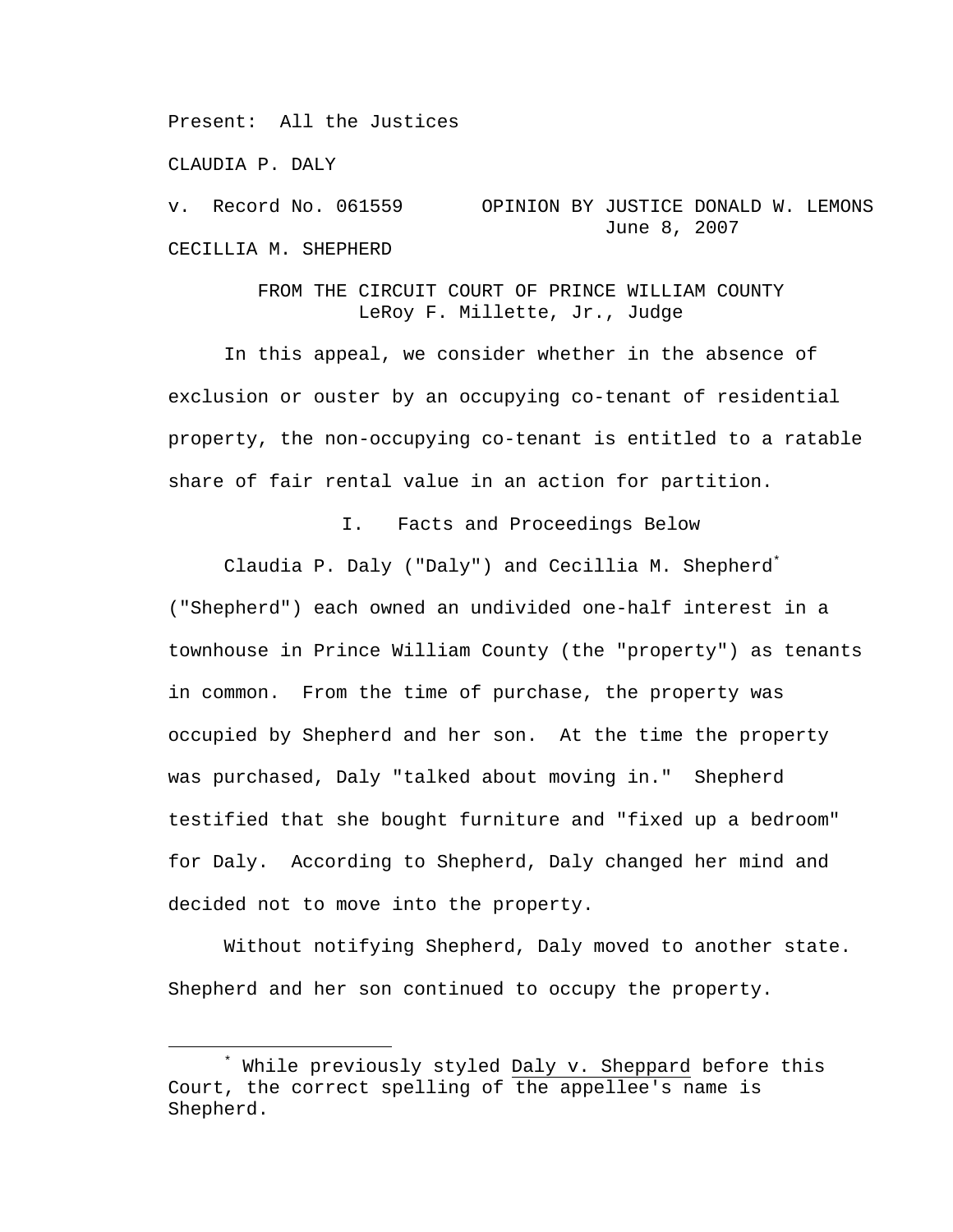Desiring to own the property in its entirety, Shepherd filed a partition suit. Shortly after the suit was filed, Daly wrote to Shepherd stating that she planned to move into the property. Shepherd's counsel then wrote to Daly stating that the property was subject to a partition suit. The letter to Daly further stated: "[I]f you wish to move into the premises, you will need to call my office[] immediately as the sale of the . . . property may happen soon."

 Daly did not move into the property, and the partition suit continued. Daly contended in her pleadings that based on Shepherd's "sole and exclusive use of the property since the parties acquired it," she was entitled to "one-half (1/2) of the fair market rental value of the property." Upon referral from the circuit court, a commissioner in chancery heard evidence in the case. In his report, the commissioner found that Shepherd should "not be charged against her interest a ratable share of fair rental value of the property due to the fact that [Daly], based upon evidence presented, was never excluded from co-possession of the property." Both Shepherd and Daly filed exceptions to the commissioner's report. The trial court overruled Daly's exceptions, confirming the commissioner's finding that Daly was not entitled to "any sum for the rental value for the tenancy" of Shepherd. However, the trial court did confirm the commissioner's finding that

2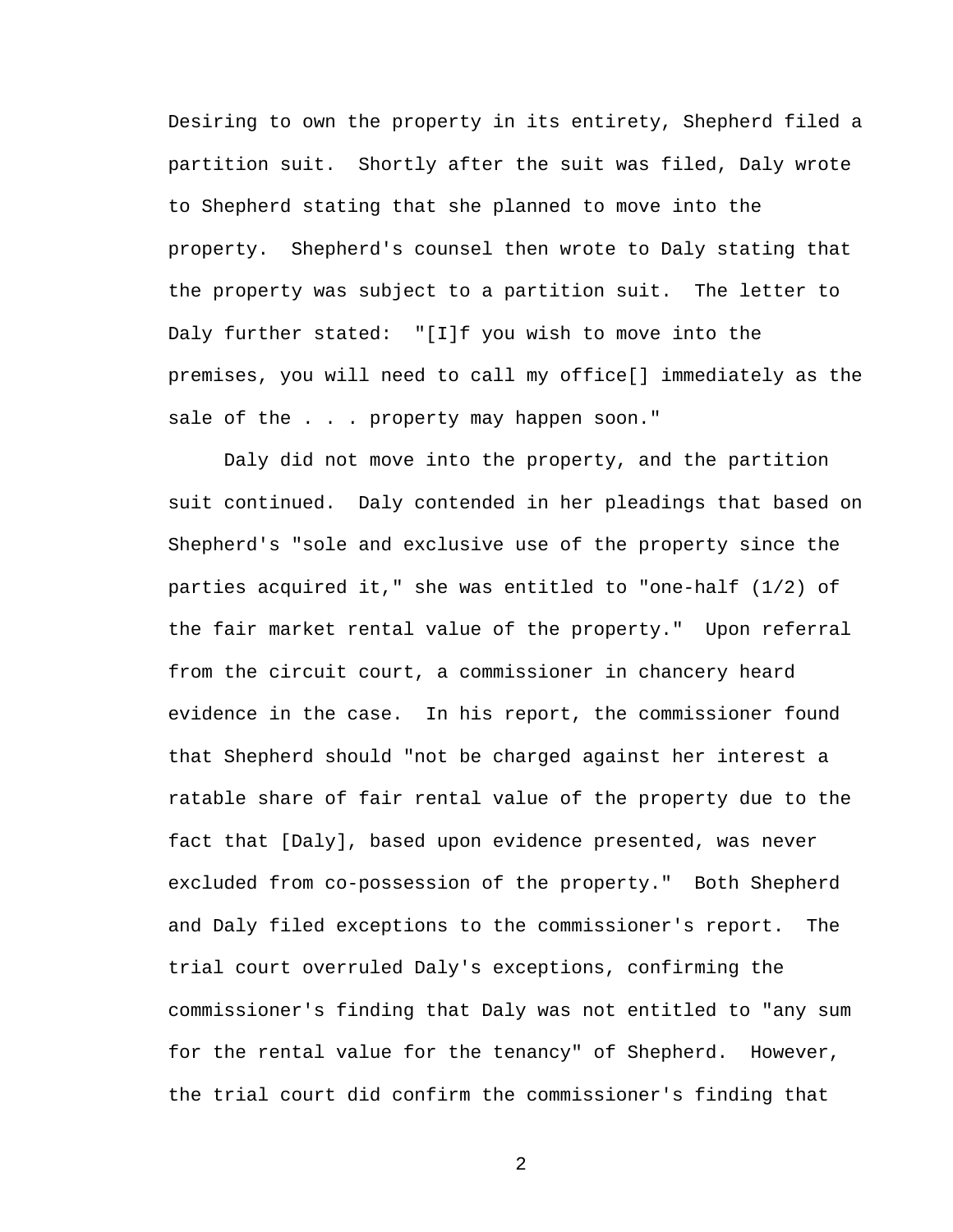Daly was entitled to one-half of the rental payments made by Shepherd's son.

 Daly now appeals to this Court upon one assignment of error: "The trial court erred in overruling Daly's exceptions to the Commissioner's Report and in entering a final decree which did not include an amount in favor of Daly representing one-half of the fair rental value of the property as compensation for the exclusive tenancy of the co-owner, Sheppard [sic]."

## II. Analysis

The standards of review when a trial court considers a report of a commissioner in chancery and when this Court reviews the matter on appeal are well-established:

While the report of a commissioner in chancery does not carry the weight of a jury's verdict, Code § 8.01-610, it should be sustained unless the trial court concludes that the commissioner's findings are not supported by the evidence. This rule applies with particular force to a commissioner's findings of fact based upon evidence taken in his presence, but is not applicable to pure conclusions of law contained in the report. On appeal, a decree which approves a commissioner's report will be affirmed unless plainly wrong.

Roberts v. Roberts, 260 Va. 660, 667, 536 S.E.2d 714, 718 (2000) (quoting Hill v. Hill, 227 Va. 569, 576-77, 318 S.E.2d 292, 296-97 (1984) (citations omitted)).

Virginia Code § 8.01-31 provides: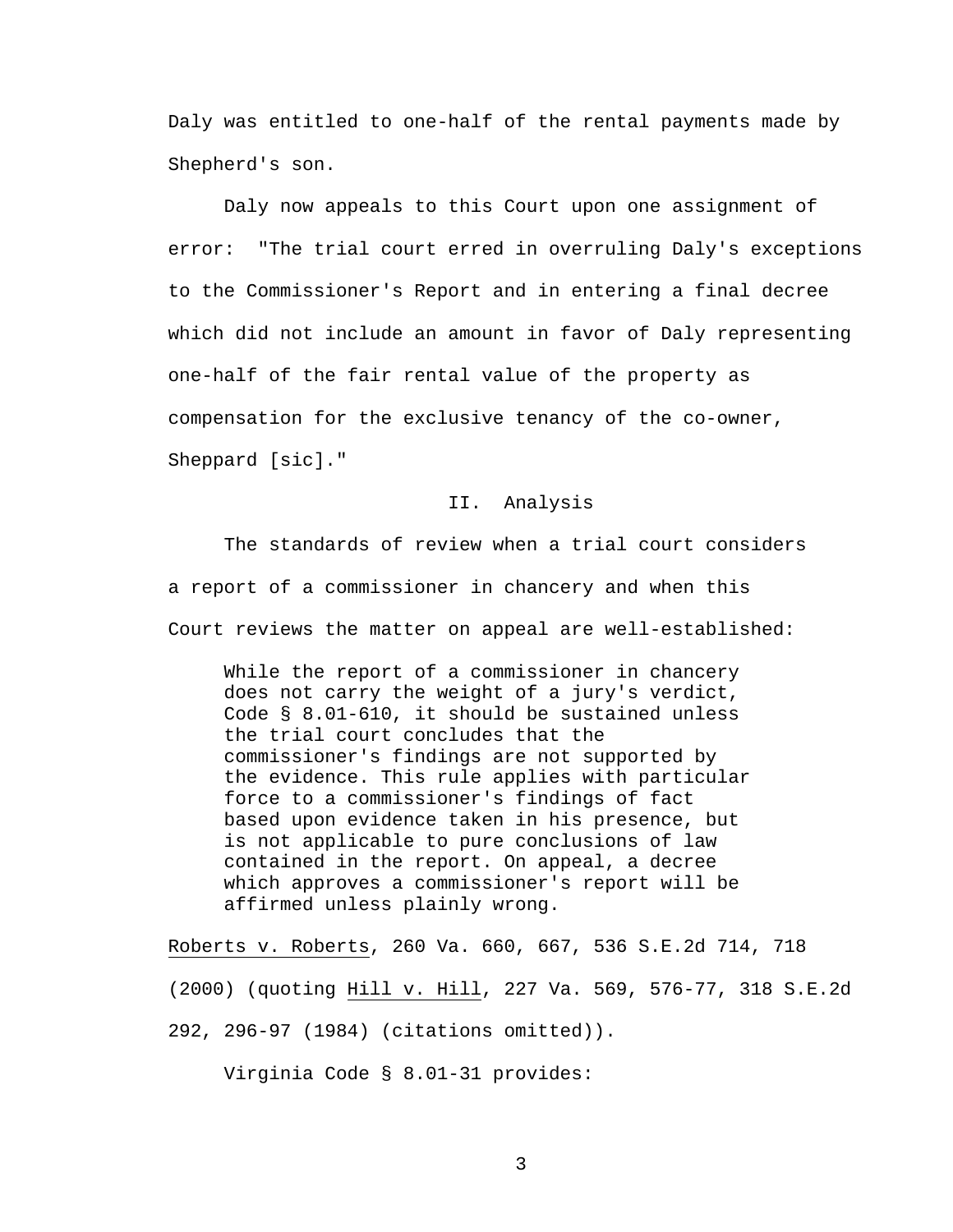An accounting in equity may be had against any fiduciary or by one joint tenant, tenant in common, or coparcener for receiving more than comes to his just share or proportion, or against the personal representative of any such party.

In Early v. Friend, 57 Va. (16 Gratt.) 21, 49 (1860), we interpreted the predecessor statute to Code § 8.01-31 to provide that

whenever the nature of the property is such as not to admit of its use and occupation by several, and it is used and occupied by one only of the tenants in common, or wherever the property, though capable of use and occupation by several, is yet so used and occupied by one as in effect to exclude the others, he receives more than comes to his just share or proportion, in the meaning of the statute, and is accountable to the others.

Therefore, in deciding whether a co-tenant in a partition suit is entitled to a ratable share of the fair rental value of the property when one tenant has maintained exclusive occupancy, two questions must be answered. First, is the property amenable to co-occupation? Here, the answer is "yes." Both parties acknowledge that this residential property with multiple bedrooms was intended by them to be co-occupied. Having established that the property is amenable to cooccupation, the next question is: was there an exclusion or ouster of the non-occupying co-tenant? The answer in this case is "no."

4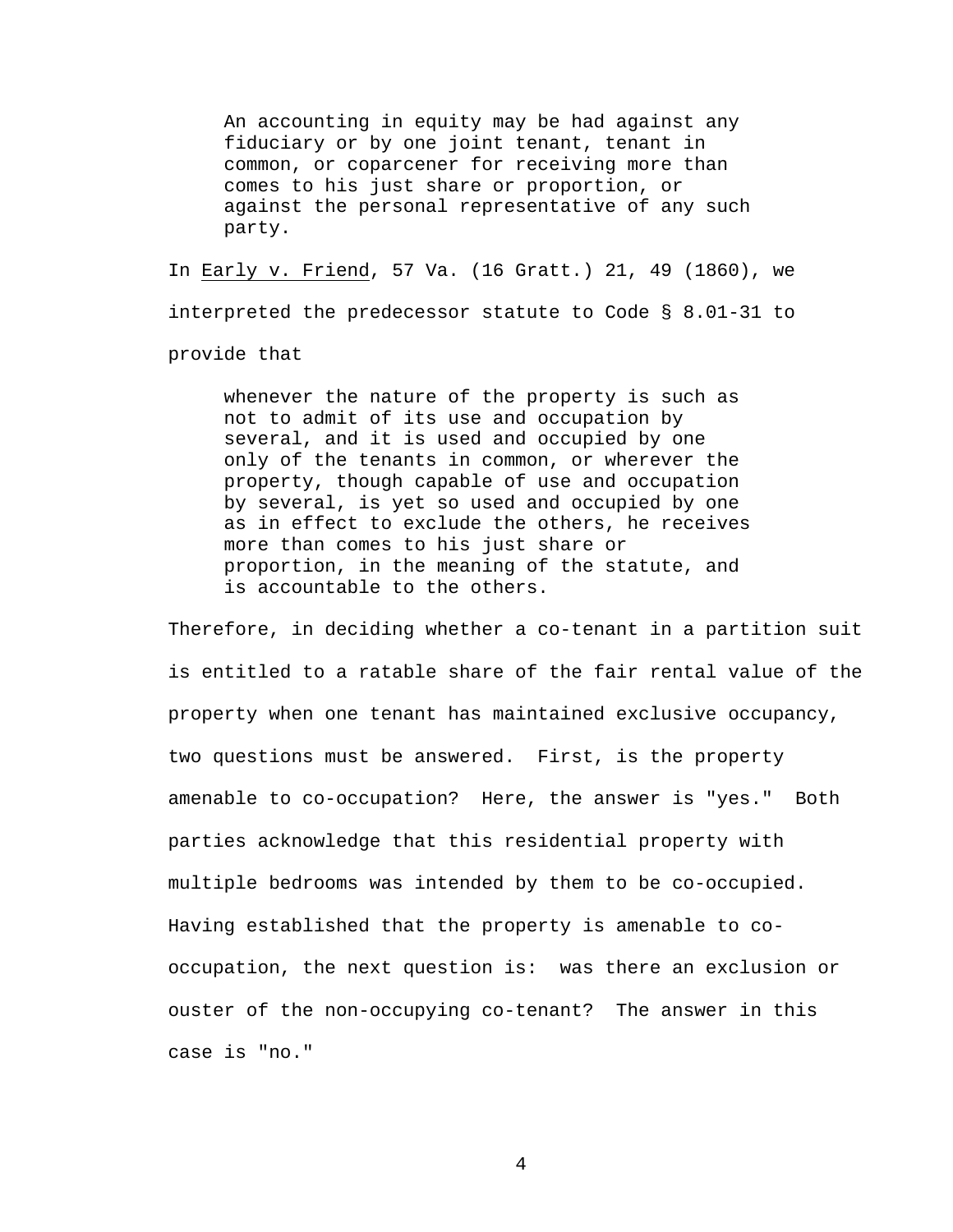Daly relies upon the case of Adkins v. Adkins, 117 Va. 445, 85 S.E. 490 (1915), in support of her claim for a ratable share of fair rental value of the property. In Adkins, the co-tenant occupied a farm to the exclusion of other cotenants. He occupied the house as a residence and operated the farm on a commercial basis including the harvesting of timber and the leasing of a portion of the property. On the unique facts of the case, we observed that an understanding had been reached by the co-tenants, even if the understanding had not been a "formal contract."

[H]e occupied the place for a considerable period as his home, keeping thereon a large amount of live stock, raising crops, etc., and throughout the remainder of his control had the property in the hands of tenants, either for a share of the crops or for a money rent, and at no time during all the years of his use and control of the property did his cotenants ever share with him in the crops or other proceeds of the farm. While there was no formal contract of renting, the use and control of the place by Thomas Adkins seems to have been acquiesced in by his brother and sisters upon the idea that the place had to be managed and that they could safely trust its management to him. While there never was any ouster of his cotenants, the use and enjoyment by the complainant was exclusive in the sense that it was never interfered with by his brother or sisters during the period of his control. The facts and circumstances of the case present a situation where the tenant in common occupying the premises to the exclusion of his cotenants is accountable for receiving more than his just share or proportion.

Id. at 447-48, 85 S.E. at 491.